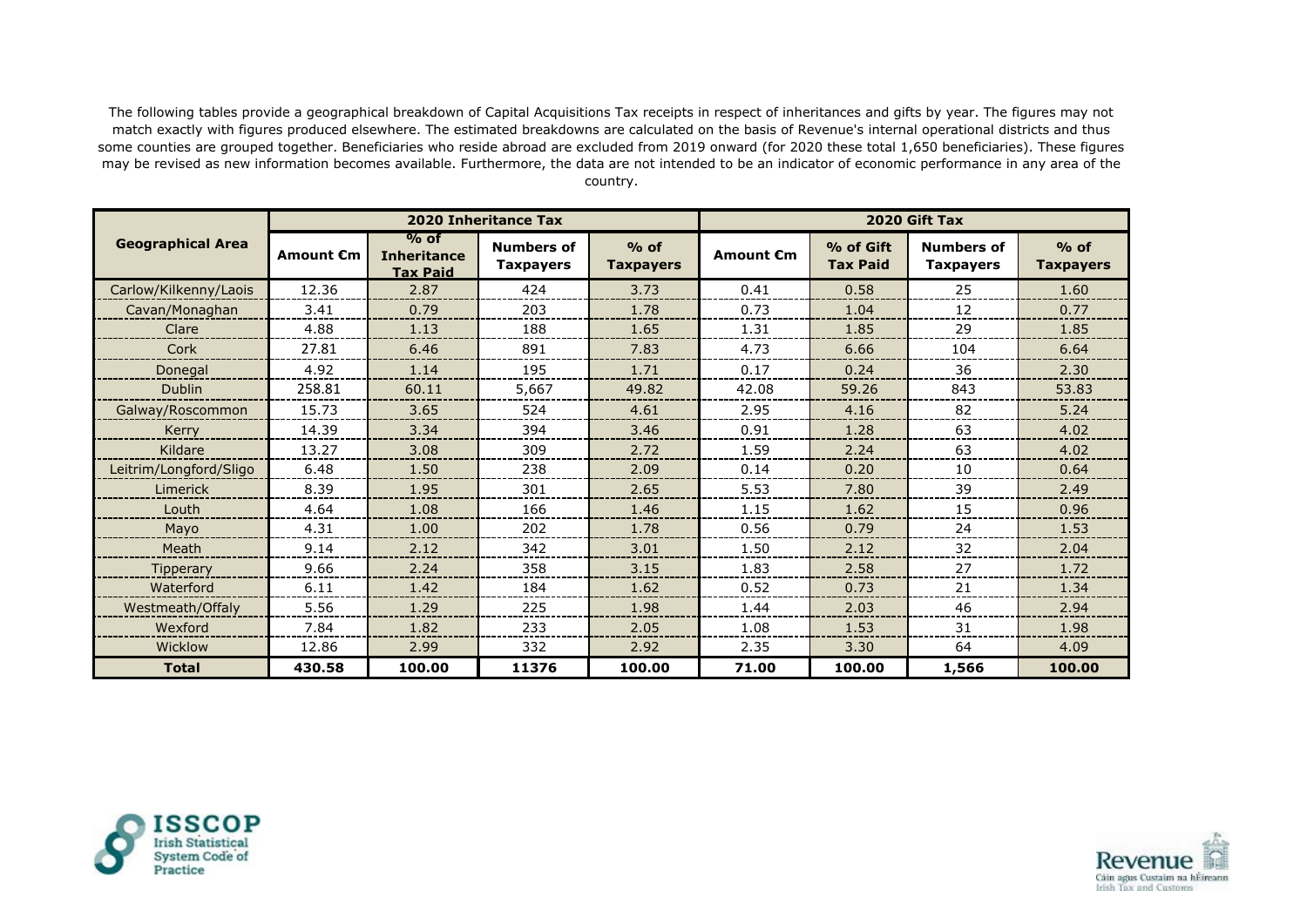|                          |                  |                                                 | 2019 Inheritance Tax                  |                            | 2019 Gift Tax    |                              |                                       |                            |
|--------------------------|------------------|-------------------------------------------------|---------------------------------------|----------------------------|------------------|------------------------------|---------------------------------------|----------------------------|
| <b>Geographical Area</b> | <b>Amount €m</b> | $%$ of<br><b>Inheritance</b><br><b>Tax Paid</b> | <b>Numbers of</b><br><b>Taxpayers</b> | $%$ of<br><b>Taxpayers</b> | <b>Amount €m</b> | % of Gift<br><b>Tax Paid</b> | <b>Numbers of</b><br><b>Taxpayers</b> | $%$ of<br><b>Taxpayers</b> |
| Carlow/Kilkenny/Laois    | 12.12            | 2.66                                            | 427                                   | 3.38                       | 1.56             | 2.63                         | 55                                    | 3.47                       |
| Cavan/Monaghan           | 5.52             | 1.21                                            | 210                                   | 1.66                       | 0.12             | 0.20                         | 15                                    | 0.95                       |
| Clare                    | 7.37             | 1.62                                            | 227                                   | 1.80                       | 1.15             | 1.95                         | 31                                    | 1.95                       |
| Cork                     | 35.43            | 7.78                                            | 1.104                                 | 8.73                       | 1.63             | 2.75                         | 89                                    | 5.61                       |
| Donegal                  | 6.67             | 1.46                                            | 245                                   | 1.94                       | 0.13             | 0.23                         | 18                                    | 1.13                       |
| <b>Dublin</b>            | 239.76           | 52.65                                           | 6,132                                 | 48.50                      | 28.81            | 48.71                        | 876                                   | 55.20                      |
| Galway/Roscommon         | 20.68            | 4.54                                            | 600                                   | 4.75                       | 11.19            | 18.93                        | 84                                    | 5.29                       |
| Kerry                    | 15.31            | 3.36                                            | 401                                   | 3.17                       | 1.43             | 2.42                         | 44                                    | 2.77                       |
| Kildare                  | 21.52            | 4.73                                            | 401                                   | 3.17                       | 5.20             | 8.80                         | 59                                    | 3.72                       |
| Leitrim/Longford/Sligo   | 7.34             | 1.61                                            | 281                                   | 2.22                       | 0.06             | 0.10                         | 10                                    | 0.63                       |
| Limerick                 | 12.86            | 2.83                                            | 372                                   | 2.94                       | 2.27             | 3.84                         | 46                                    | 2.90                       |
| Louth                    | 5.47             | 1.20                                            | 197                                   | 1.56                       | 0.32             | 0.53                         | 12                                    | 0.76                       |
| Mayo                     | 5.91             | 1.30                                            | 261                                   | 2.06                       | 0.17             | 0.28                         | 19                                    | 1.20                       |
| Meath                    | 12.91            | 2.83                                            | 354                                   | 2.80                       | 1.04             | 1.75                         | 54                                    | 3.40                       |
| <b>Tipperary</b>         | 8.11             | 1.78                                            | 336                                   | 2.66                       | 1.05             | 1.78                         | 27                                    | 1.70                       |
| Waterford                | 9.15             | 2.01                                            | 243                                   | 1.92                       | 0.48             | 0.82                         | 24                                    | 1.51                       |
| Westmeath/Offaly         | 8.00             | 1.76                                            | 285                                   | 2.25                       | 1.19             | 2.02                         | 45                                    | 2.84                       |
| Wexford                  | 8.64             | 1.90                                            | 224                                   | 1.77                       | 0.20             | 0.34                         | 31                                    | 1.95                       |
| Wicklow                  | 12.58            | 2.76                                            | 342                                   | 2.71                       | 1.13             | 1.91                         | 48                                    | 3.02                       |
| <b>Total</b>             | 455.35           | 100.00                                          | 12,642                                | 100.00                     | 59.14            | 100.00                       | 1,587                                 | 100.00                     |



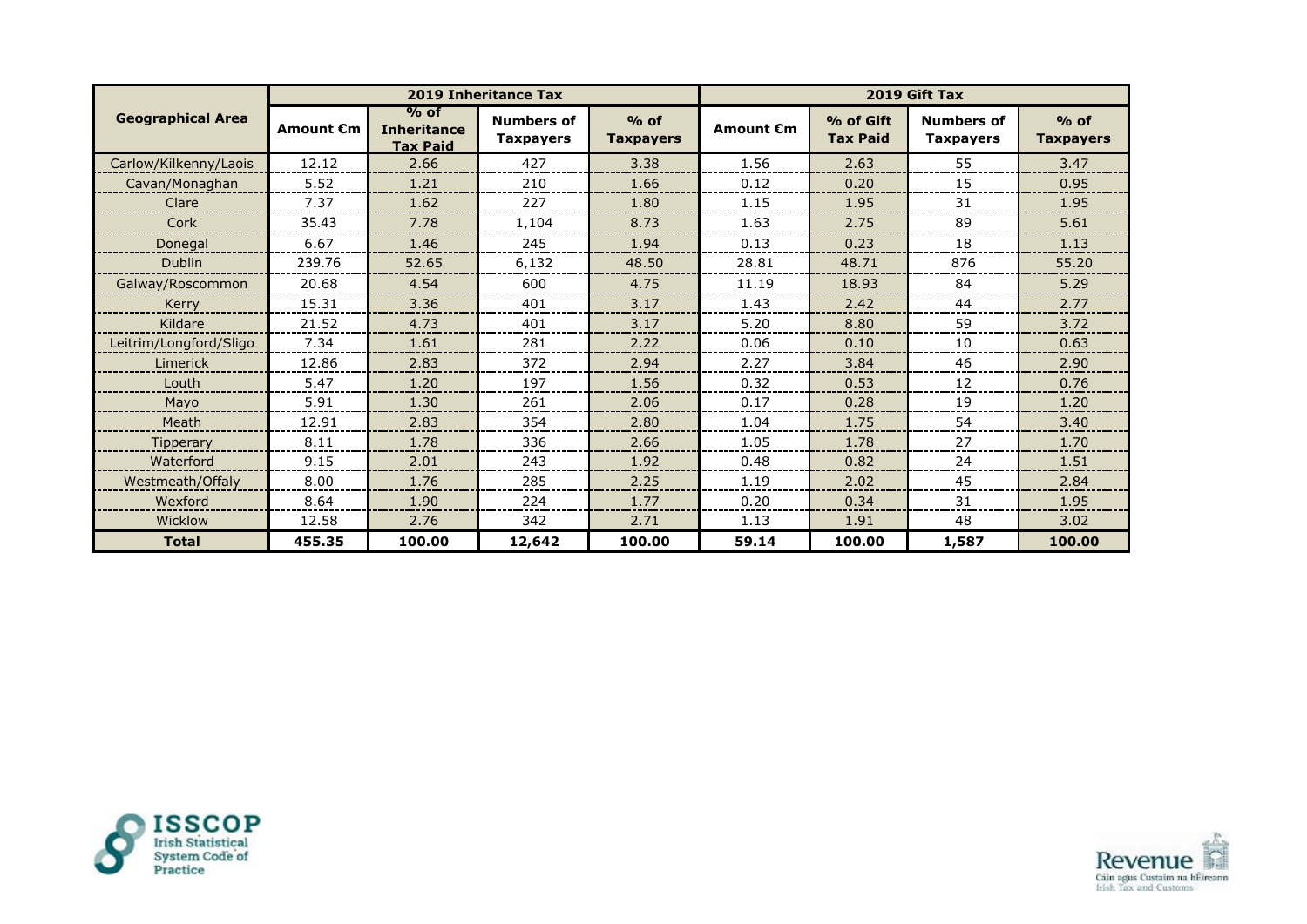|                          |                  |                                                 | <b>2018 Inheritance Tax</b>           |                            | 2018 Gift Tax |                              |                                       |                            |
|--------------------------|------------------|-------------------------------------------------|---------------------------------------|----------------------------|---------------|------------------------------|---------------------------------------|----------------------------|
| <b>Geographical Area</b> | <b>Amount €m</b> | $%$ of<br><b>Inheritance</b><br><b>Tax Paid</b> | <b>Numbers of</b><br><b>Taxpayers</b> | $%$ of<br><b>Taxpayers</b> | Amount €m     | % of Gift<br><b>Tax Paid</b> | <b>Numbers of</b><br><b>Taxpayers</b> | $%$ of<br><b>Taxpayers</b> |
| Carlow/Kilkenny/Laois    | 13.43            | 2.88                                            | 477                                   | 3.17                       | 1.44          | 2.74                         | 36                                    | 2.18                       |
| Cavan/Monaghan           | 6.60             | 1.41                                            | 260                                   | 1.72                       | 0.38          | 0.72                         | 23                                    | 1.40                       |
| Clare                    | 7.44             | 1.60                                            | 351                                   | 2.33                       | 0.98          | 1.87                         | 50                                    | 3.02                       |
| Cork                     | 42.65            | 9.15                                            | 1,228                                 | 8.15                       | 4.97          | 9.45                         | 168                                   | 10.18                      |
| Donegal                  | 6.41             | 1.37                                            | 276                                   | 1.84                       | 0.25          | 0.47                         | 22                                    | 1.33                       |
| <b>Dublin</b>            | 227.7            | 48.80                                           | 7,384                                 | 49.02                      | 33.63         | 63.91                        | 804                                   | 48.67                      |
| Galway/Roscommon         | 19.18            | 4.11                                            | 719                                   | 4.78                       | 2.99          | 5.68                         | 104                                   | 6.32                       |
| Kerry                    | 16.02            | 3.44                                            | 415                                   | 2.76                       | 0.79          | 1.50                         | 64                                    | 3.86                       |
| Kildare                  | 19.81            | 4.25                                            | 453                                   | 3.01                       | 0.80          | 1.53                         | 49                                    | 2.95                       |
| Leitrim/Longford/Sligo   | 6.76             | 1.45                                            | 256                                   | 1.70                       | 0.50          | 0.96                         | 39                                    | 2.39                       |
| Limerick                 | 11.58            | 2.48                                            | 406                                   | 2.69                       | 1.01          | 1.92                         | 28                                    | 1.69                       |
| Louth                    | 7.42             | 1.59                                            | 255                                   | 1.69                       | 0.71          | 1.36                         | 20                                    | 1.19                       |
| Mayo                     | 6.76             | 1.45                                            | 334                                   | 2.22                       | 0.25          | 0.47                         | 24                                    | 1.47                       |
| Meath                    | 16.56            | 3.55                                            | 397                                   | 2.64                       | 0.65          | 1.24                         | 49                                    | 2.95                       |
| Tipperary                | 12.76            | 2.74                                            | 519                                   | 3.45                       | 0.67          | 1.26                         | 32                                    | 1.97                       |
| Waterford                | 8.88             | 1.90                                            | 258                                   | 1.72                       | 0.25          | 0.47                         | 13                                    | 0.77                       |
| Westmeath/Offaly         | 9.69             | 2.08                                            | 348                                   | 2.31                       | 0.39          | 0.74                         | 37                                    | 2.25                       |
| Wexford                  | 9.97             | 2.14                                            | 312                                   | 2.07                       | 0.16          | 0.30                         | 29                                    | 1.76                       |
| Wicklow                  | 16.83            | 3.61                                            | 412                                   | 2.73                       | 1.79          | 3.41                         | 60                                    | 3.65                       |
| <b>Total</b>             | 466.45           | 100.00                                          | 15,060                                | 100.00                     | 52.61         | 100.00                       | 1,651                                 | 100.00                     |



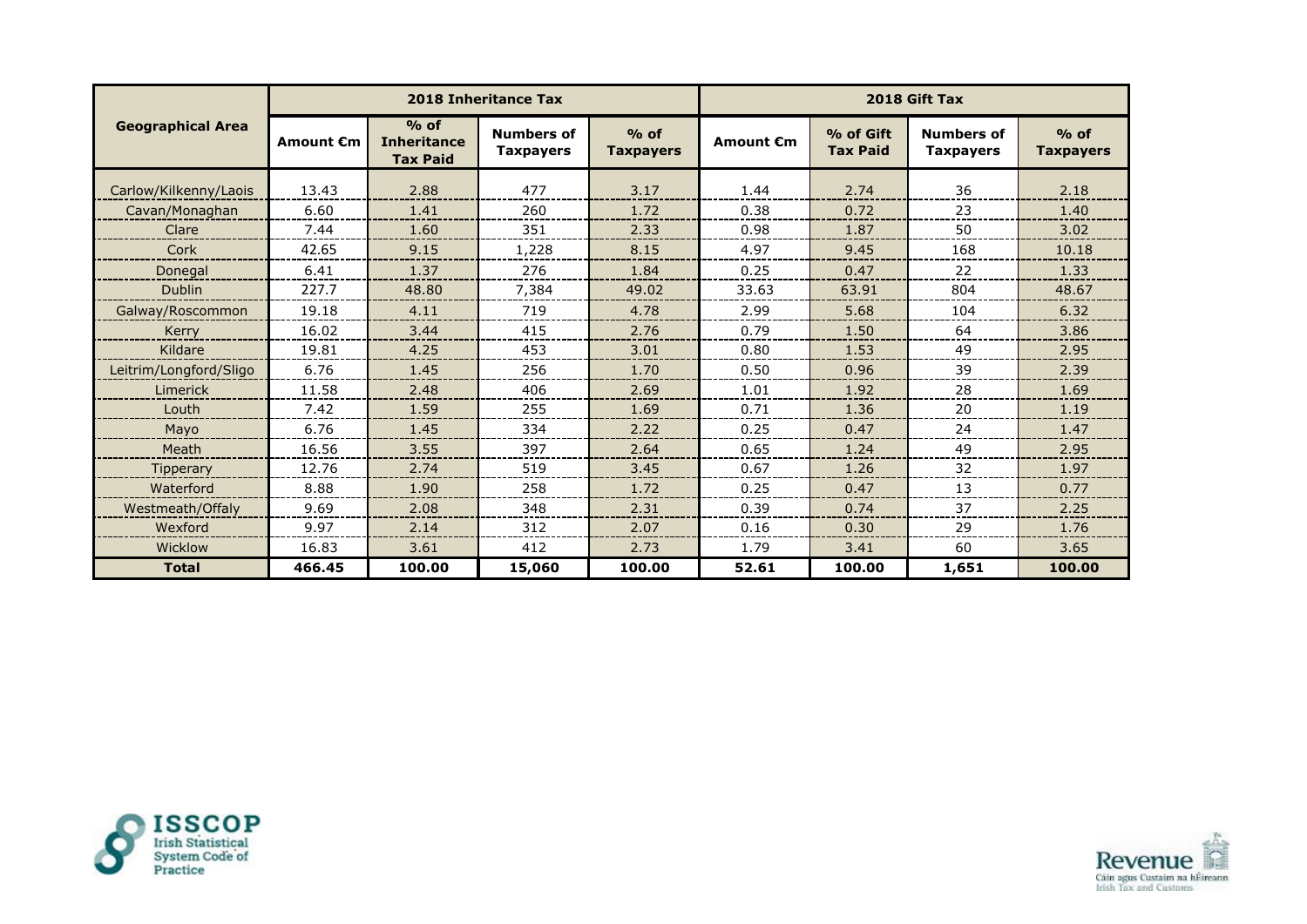|                          |                  |                                                 | <b>2017 Inheritance Tax</b>           |                            |                  | 2017 Gift Tax                |                                       |                            |  |
|--------------------------|------------------|-------------------------------------------------|---------------------------------------|----------------------------|------------------|------------------------------|---------------------------------------|----------------------------|--|
| <b>Geographical Area</b> | <b>Amount €m</b> | $%$ of<br><b>Inheritance</b><br><b>Tax Paid</b> | <b>Numbers of</b><br><b>Taxpayers</b> | $%$ of<br><b>Taxpayers</b> | <b>Amount €m</b> | % of Gift<br><b>Tax Paid</b> | <b>Numbers of</b><br><b>Taxpayers</b> | $%$ of<br><b>Taxpayers</b> |  |
| Carlow/Kilkenny/Laois    | 10.60            | 2.49                                            | 451                                   | 3.16                       | 0.25             | 0.79                         | 30                                    | 2.01                       |  |
| Cavan/Monaghan           | 5.04             | 1.18                                            | 240                                   | 1.68                       | 0.27             | 0.84                         | 20                                    | 1.34                       |  |
| Clare                    | 7.50             | 1.76                                            | 271                                   | 1.90                       | 0.35             | 1.07                         | 38                                    | 2.55                       |  |
| Cork                     | 35.38            | 8.32                                            | 1,420                                 | 9.94                       | 1.81             | 5.58                         | 136                                   | 9.12                       |  |
| Donegal                  | 4.87             | 1.14                                            | 326                                   | 2.28                       | 0.49             | 1.51                         | 31                                    | 2.08                       |  |
| <b>Dublin</b>            | 223.1            | 52.43                                           | 6,298                                 | 44.07                      | 20.51            | 63.16                        | 684                                   | 45.84                      |  |
| <b>Galway County</b>     | 14.11            | 3.32                                            | 517                                   | 3.62                       | 0.27             | 0.85                         | 46                                    | 3.08                       |  |
| Galway/Roscommon         | 7.83             | 1.84                                            | 369                                   | 2.58                       | 0.70             | 2.16                         | 50                                    | 3.35                       |  |
| Kerry                    | 12.48            | 2.93                                            | 445                                   | 3.11                       | 0.44             | 1.37                         | 50                                    | 3.35                       |  |
| Kildare                  | 15.04            | 3.53                                            | 433                                   | 3.03                       | 1.03             | 3.17                         | 34                                    | 2.28                       |  |
| Leitrim/Longford/Sligo   | 7.34             | 1.73                                            | 366                                   | 2.56                       | 0.30             | 0.93                         | 21                                    | 1.41                       |  |
| Limerick                 | 11.02            | 2.59                                            | 427                                   | 2.99                       | 0.47             | 1.45                         | 50                                    | 3.35                       |  |
| Louth                    | 5.28             | 1.24                                            | 203                                   | 1.42                       | 0.56             | 1.71                         | 27                                    | 1.81                       |  |
| Mayo                     | 5.72             | 1.34                                            | 284                                   | 1.99                       | 0.41             | 1.25                         | 30                                    | 2.01                       |  |
| Meath                    | 11.87            | 2.79                                            | 402                                   | 2.81                       | 1.28             | 3.93                         | 49                                    | 3.28                       |  |
| <b>Tipperary</b>         | 7.29             | 1.71                                            | 406                                   | 2.84                       | 0.26             | 0.79                         | 25                                    | 1.68                       |  |
| Waterford                | 7.17             | 1.69                                            | 323                                   | 2.26                       | 0.35             | 1.09                         | 19                                    | 1.27                       |  |
| Westmeath/Offaly         | 11.86            | 2.79                                            | 402                                   | 2.81                       | 0.66             | 2.03                         | 72                                    | 4.83                       |  |
| Wexford                  | 5.85             | 1.38                                            | 270                                   | 1.89                       | 0.26             | 0.81                         | 30                                    | 2.01                       |  |
| Wicklow                  | 16.15            | 3.80                                            | 437                                   | 3.06                       | 1.80             | 5.53                         | 50                                    | 3.35                       |  |
| <b>Total</b>             | 425.50           | 100.00                                          | 14,290                                | 100.00                     | 32.47            | 100.00                       | 1,492                                 | 100.00                     |  |



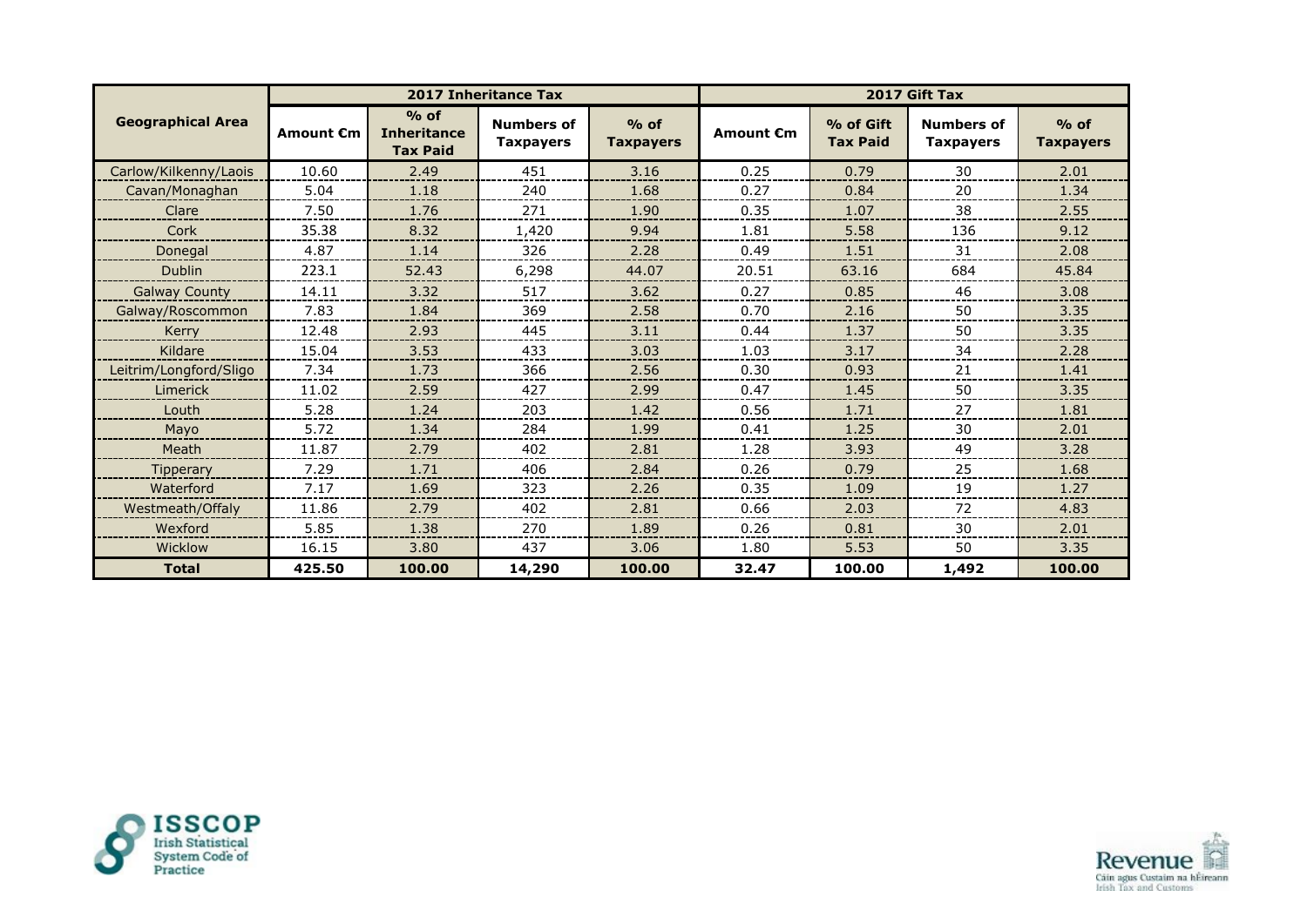|                          |                  |                                                 | 2016 Inheritance Tax                  |                            | 2016 Gift Tax    |                              |                                       |                            |
|--------------------------|------------------|-------------------------------------------------|---------------------------------------|----------------------------|------------------|------------------------------|---------------------------------------|----------------------------|
| <b>Geographical Area</b> | <b>Amount €m</b> | $%$ of<br><b>Inheritance</b><br><b>Tax Paid</b> | <b>Numbers of</b><br><b>Taxpayers</b> | $%$ of<br><b>Taxpayers</b> | <b>Amount €m</b> | % of Gift<br><b>Tax Paid</b> | <b>Numbers of</b><br><b>Taxpayers</b> | $%$ of<br><b>Taxpayers</b> |
| Carlow/Kilkenny/Laois    | 9.60             | 2.49                                            | 395                                   | 3.04                       | 0.33             | 1.23                         | 41                                    | 2.95                       |
| Cavan/Monaghan           | 4.70             | 1.22                                            | 258                                   | 1.99                       | 0.14             | 0.55                         | 14                                    | 1.01                       |
| Clare                    | 6.00             | 1.56                                            | 303                                   | 2.34                       | 0.27             | 1.04                         | 21                                    | 1.51                       |
| Cork                     | 28.31            | 7.35                                            | 1,226                                 | 9.45                       | 2.79             | 10.70                        | 127                                   | 9.14                       |
| Donegal                  | 7.16             | 1.86                                            | 279                                   | 2.15                       | 1.12             | 4.28                         | 45                                    | 3.24                       |
| <b>Dublin</b>            | 197.20           | 51.16                                           | 5,848                                 | 45.06                      | 11.05            | 42.45                        | 654                                   | 47.04                      |
| <b>Galway County</b>     | 15.79            | 4.10                                            | 410                                   | 3.16                       | 0.62             | 2.39                         | 65                                    | 4.68                       |
| Galway/Roscommon         | 7.53             | 1.95                                            | 301                                   | 2.32                       | 0.39             | 1.49                         | 21                                    | 1.51                       |
| Kerry                    | 11.90            | 3.09                                            | 406                                   | 3.13                       | 0.37             | 1.41                         | 45                                    | 3.24                       |
| Kildare                  | 13.14            | 3.41                                            | 353                                   | 2.72                       | 1.00             | 3.83                         | 41                                    | 2.95                       |
| Leitrim/Longford/Sligo   | 5.32             | 1.38                                            | 256                                   | 1.97                       | 0.20             | 0.78                         | 19                                    | 1.37                       |
| Limerick                 | 7.77             | 2.02                                            | 385                                   | 2.97                       | 0.52             | 1.99                         | 28                                    | 2.01                       |
| Louth                    | 6.22             | 1.61                                            | 258                                   | 1.99                       | 0.29             | 1.11                         | 29                                    | 2.09                       |
| Mayo                     | 5.46             | 1.42                                            | 320                                   | 2.47                       | 0.27             | 1.03                         | 46                                    | 3.31                       |
| Meath                    | 14.27            | 3.70                                            | 333                                   | 2.57                       | 5.37             | 20.63                        | 21                                    | 1.51                       |
| <b>Tipperary</b>         | 7.59             | 1.97                                            | 339                                   | 2.61                       | 0.12             | 0.44                         | 23                                    | 1.65                       |
| Waterford                | 7.24             | 1.88                                            | 316                                   | 2.44                       | 0.09             | 0.36                         | 20                                    | 1.44                       |
| Westmeath/Offaly         | 11.44            | 2.97                                            | 321                                   | 2.47                       | 0.22             | 0.85                         | 43                                    | 3.09                       |
| Wexford                  | 6.10             | 1.58                                            | 318                                   | 2.45                       | 0.27             | 1.03                         | 29                                    | 2.09                       |
| Wicklow                  | 12.65            | 3.28                                            | 351                                   | 2.70                       | 0.63             | 2.41                         | 58                                    | 4.17                       |
| <b>Total</b>             | 385.39           | 100.00                                          | 12,976                                | 100.00                     | 26.06            | 100.00                       | 1,390                                 | 100.00                     |



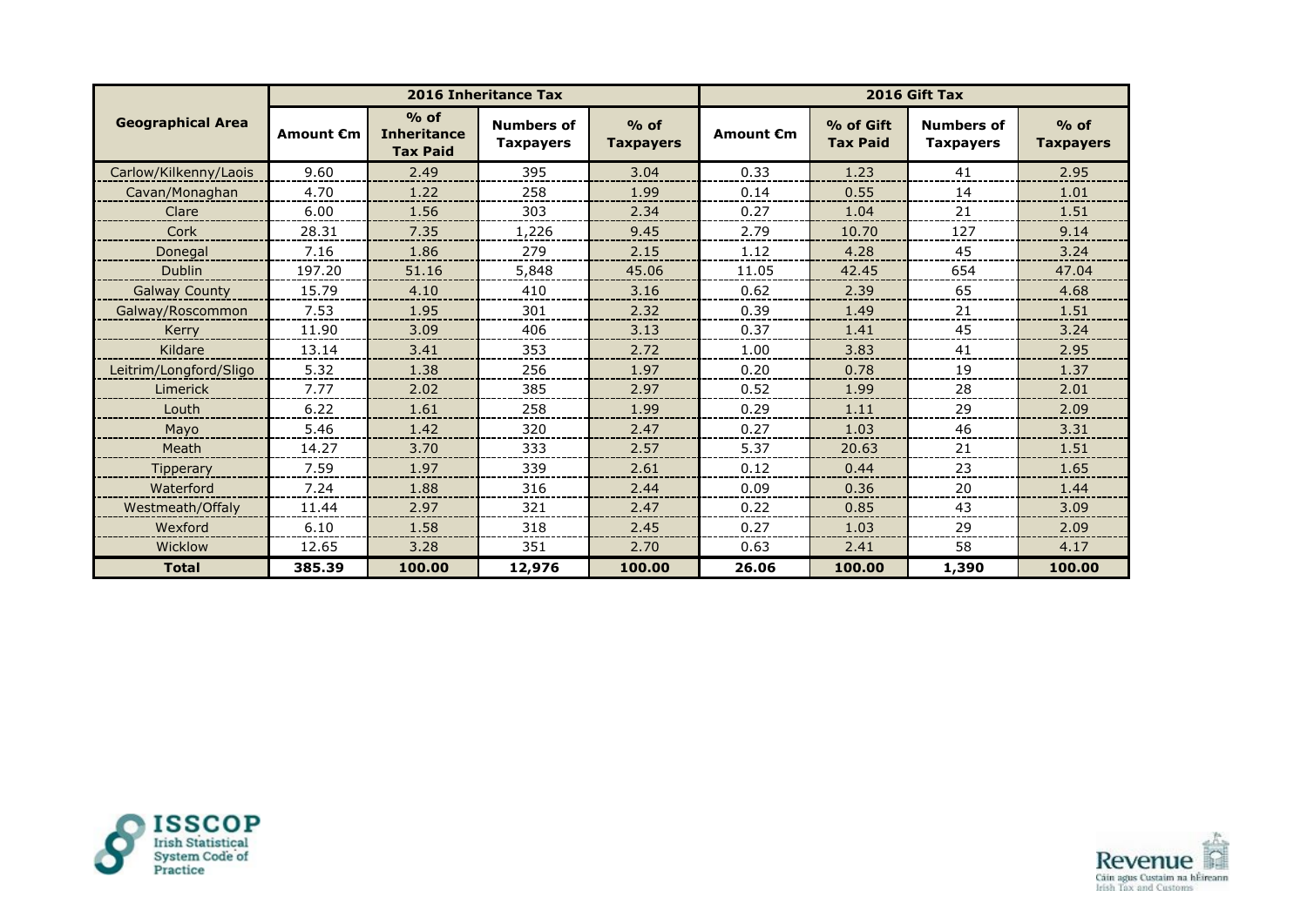|                          |           |                                                 | 2015 Inheritance Tax                  |                            |                  | 2015 Gift Tax                |                                       |                            |  |
|--------------------------|-----------|-------------------------------------------------|---------------------------------------|----------------------------|------------------|------------------------------|---------------------------------------|----------------------------|--|
| <b>Geographical Area</b> | Amount €m | $%$ of<br><b>Inheritance</b><br><b>Tax Paid</b> | <b>Numbers of</b><br><b>Taxpayers</b> | $%$ of<br><b>Taxpayers</b> | <b>Amount €m</b> | % of Gift<br><b>Tax Paid</b> | <b>Numbers of</b><br><b>Taxpayers</b> | $%$ of<br><b>Taxpayers</b> |  |
| Carlow/Kilkenny/Laois    | 9.54      | 2.61                                            | 403                                   | 3.11                       | 0.29             | 0.88                         | 31                                    | 2.32                       |  |
| Cavan/Monaghan           | 3.50      | 0.96                                            | 236                                   | 1.82                       | 0.12             | 0.37                         | 20                                    | 1.50                       |  |
| Clare                    | 4.41      | 1.21                                            | 248                                   | 1.91                       | 1.12             | 3.40                         | 38                                    | 2.85                       |  |
| Cork                     | 29.99     | 8.21                                            | 1,314                                 | 10.13                      | 2.55             | 7.72                         | 150                                   | 11.24                      |  |
| Donegal                  | 6.07      | 1.66                                            | 288                                   | 2.22                       | 1.00             | 3.03                         | 45                                    | 3.37                       |  |
| <b>Dublin</b>            | 197.75    | 54.16                                           | 5,870                                 | 45.26                      | 16.89            | 51.15                        | 561                                   | 42.02                      |  |
| <b>Galway County</b>     | 14.75     | 4.04                                            | 456                                   | 3.52                       | 0.77             | 2.32                         | 53                                    | 3.97                       |  |
| Galway/Roscommon         | 5.22      | 1.43                                            | 306                                   | 2.36                       | 0.13             | 0.40                         | 19                                    | 1.42                       |  |
| Kerry                    | 6.90      | 1.89                                            | 310                                   | 2.39                       | 0.45             | 1.37                         | 67                                    | 5.02                       |  |
| Kildare                  | 11.18     | 3.06                                            | 364                                   | 2.81                       | 1.82             | 5.51                         | 46                                    | 3.45                       |  |
| Leitrim/Longford/Sligo   | 4.40      | 1.20                                            | 272                                   | 2.10                       | 0.40             | 1.22                         | 24                                    | 1.80                       |  |
| Limerick                 | 9.68      | 2.65                                            | 393                                   | 3.03                       | 0.28             | 0.85                         | 43                                    | 3.22                       |  |
| Louth                    | 6.19      | 1.70                                            | 267                                   | 2.06                       | 0.52             | 1.59                         | 23                                    | 1.72                       |  |
| Mayo                     | 6.47      | 1.77                                            | 362                                   | 2.79                       | 0.27             | 0.81                         | 28                                    | 2.10                       |  |
| Meath                    | 8.77      | 2.40                                            | 353                                   | 2.72                       | 0.45             | 1.37                         | 27                                    | 2.02                       |  |
| <b>Tipperary</b>         | 8.85      | 2.42                                            | 303                                   | 2.34                       | 2.75             | 8.31                         | 30                                    | 2.25                       |  |
| Waterford                | 5.60      | 1.53                                            | 262                                   | 2.02                       | 0.19             | 0.57                         | 21                                    | 1.57                       |  |
| Westmeath/Offaly         | 7.22      | 1.98                                            | 319                                   | 2.46                       | 1.72             | 5.22                         | 40                                    | 3.00                       |  |
| Wexford                  | 6.64      | 1.82                                            | 278                                   | 2.14                       | 0.45             | 1.36                         | 37                                    | 2.77                       |  |
| Wicklow                  | 12.01     | 3.29                                            | 365                                   | 2.81                       | 0.84             | 2.55                         | 32                                    | 2.40                       |  |
| <b>Total</b>             | 365.13    | 100.00                                          | 12,969                                | 100.00                     | 33.02            | 100.00                       | 1,335                                 | 100.00                     |  |



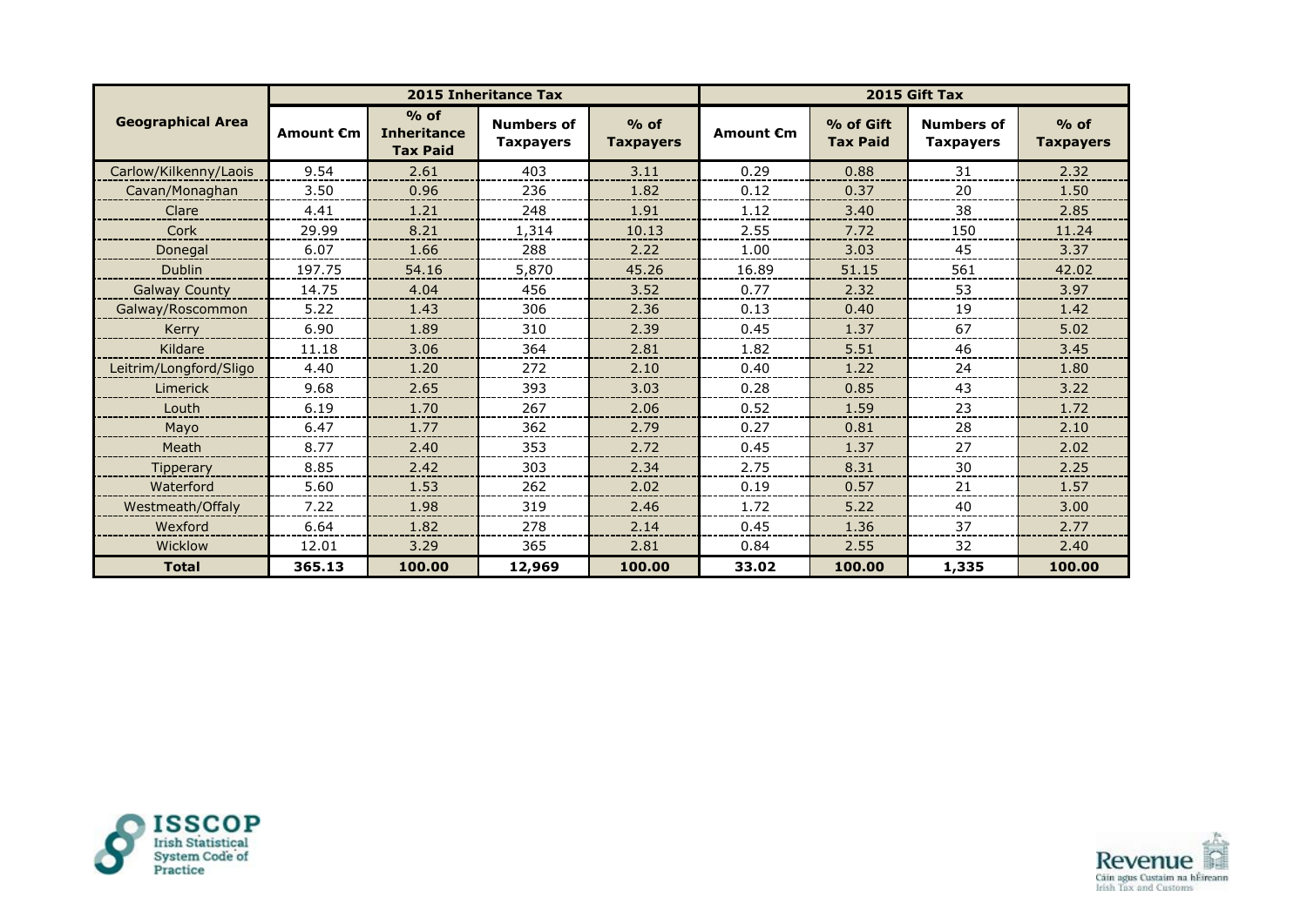|                          |           |                                                 | 2014 Inheritance Tax                  |                            |                  | 2014 Gift Tax                |                                       |                            |  |
|--------------------------|-----------|-------------------------------------------------|---------------------------------------|----------------------------|------------------|------------------------------|---------------------------------------|----------------------------|--|
| <b>Geographical Area</b> | Amount €m | $%$ of<br><b>Inheritance</b><br><b>Tax Paid</b> | <b>Numbers of</b><br><b>Taxpayers</b> | $%$ of<br><b>Taxpayers</b> | <b>Amount €m</b> | % of Gift<br><b>Tax Paid</b> | <b>Numbers of</b><br><b>Taxpayers</b> | $%$ of<br><b>Taxpayers</b> |  |
| Carlow/Kilkenny/Laois    | 10.85     | 3.31                                            | 458                                   | 3.94                       | 0.39             | 1.49                         | 41                                    | 3.34                       |  |
| Cavan/Monaghan           | 3.33      | 1.01                                            | 226                                   | 1.94                       | 0.45             | 1.72                         | 29                                    | 2.37                       |  |
| Clare                    | 4.68      | 1.43                                            | 244                                   | 2.10                       | 0.15             | 0.57                         | 15                                    | 1.22                       |  |
| Cork                     | 27.68     | 8.44                                            | 1,331                                 | 11.44                      | 2.37             | 9.13                         | 141                                   | 11.50                      |  |
| Donegal                  | 4.42      | 1.35                                            | 210                                   | 1.80                       | 0.68             | 2.60                         | 31                                    | 2.53                       |  |
| <b>Dublin</b>            | 168.54    | 51.39                                           | 4,877                                 | 41.92                      | 14.22            | 54.82                        | 519                                   | 42.33                      |  |
| <b>Galway County</b>     | 9.12      | 2.78                                            | 357                                   | 3.07                       | 0.41             | 1.60                         | 47                                    | 3.83                       |  |
| Galway/Roscommon         | 6.25      | 1.91                                            | 280                                   | 2.41                       | 0.54             | 2.08                         | 38                                    | 3.10                       |  |
| Kerry                    | 11.60     | 3.54                                            | 404                                   | 3.47                       | 0.22             | 0.86                         | 34                                    | 2.77                       |  |
| Kildare                  | 11.99     | 3.66                                            | 361                                   | 3.10                       | 0.80             | 3.07                         | 36                                    | 2.94                       |  |
| Leitrim/Longford/Sligo   | 5.17      | 1.58                                            | 274                                   | 2.35                       | 0.24             | 0.92                         | 18                                    | 1.47                       |  |
| Limerick                 | 7.13      | 2.18                                            | 386                                   | 3.32                       | 1.05             | 4.06                         | 40                                    | 3.26                       |  |
| Louth                    | 4.69      | 1.43                                            | 218                                   | 1.87                       | 0.55             | 2.12                         | 21                                    | 1.71                       |  |
| Mayo                     | 12.76     | 3.89                                            | 236                                   | 2.03                       | 0.32             | 1.22                         | 30                                    | 2.45                       |  |
| Meath                    | 9.52      | 2.90                                            | 382                                   | 3.28                       | 0.86             | 3.33                         | 28                                    | 2.28                       |  |
| <b>Tipperary</b>         | 5.92      | 1.80                                            | 333                                   | 2.86                       | 0.80             | 3.09                         | 31                                    | 2.53                       |  |
| Waterford                | 5.58      | 1.70                                            | 260                                   | 2.23                       | 0.44             | 1.71                         | 28                                    | 2.28                       |  |
| Westmeath/Offaly         | 5.77      | 1.76                                            | 291                                   | 2.50                       | 0.49             | 1.87                         | 35                                    | 2.85                       |  |
| Wexford                  | 4.16      | 1.27                                            | 217                                   | 1.87                       | 0.24             | 0.92                         | 25                                    | 2.04                       |  |
| Wicklow                  | 8.79      | 2.68                                            | 290                                   | 2.49                       | 0.74             | 2.83                         | 39                                    | 3.18                       |  |
| <b>Total</b>             | 327.95    | 100.00                                          | 11,635                                | 100.00                     | 25.95            | 100.00                       | 1,226                                 | 100.00                     |  |



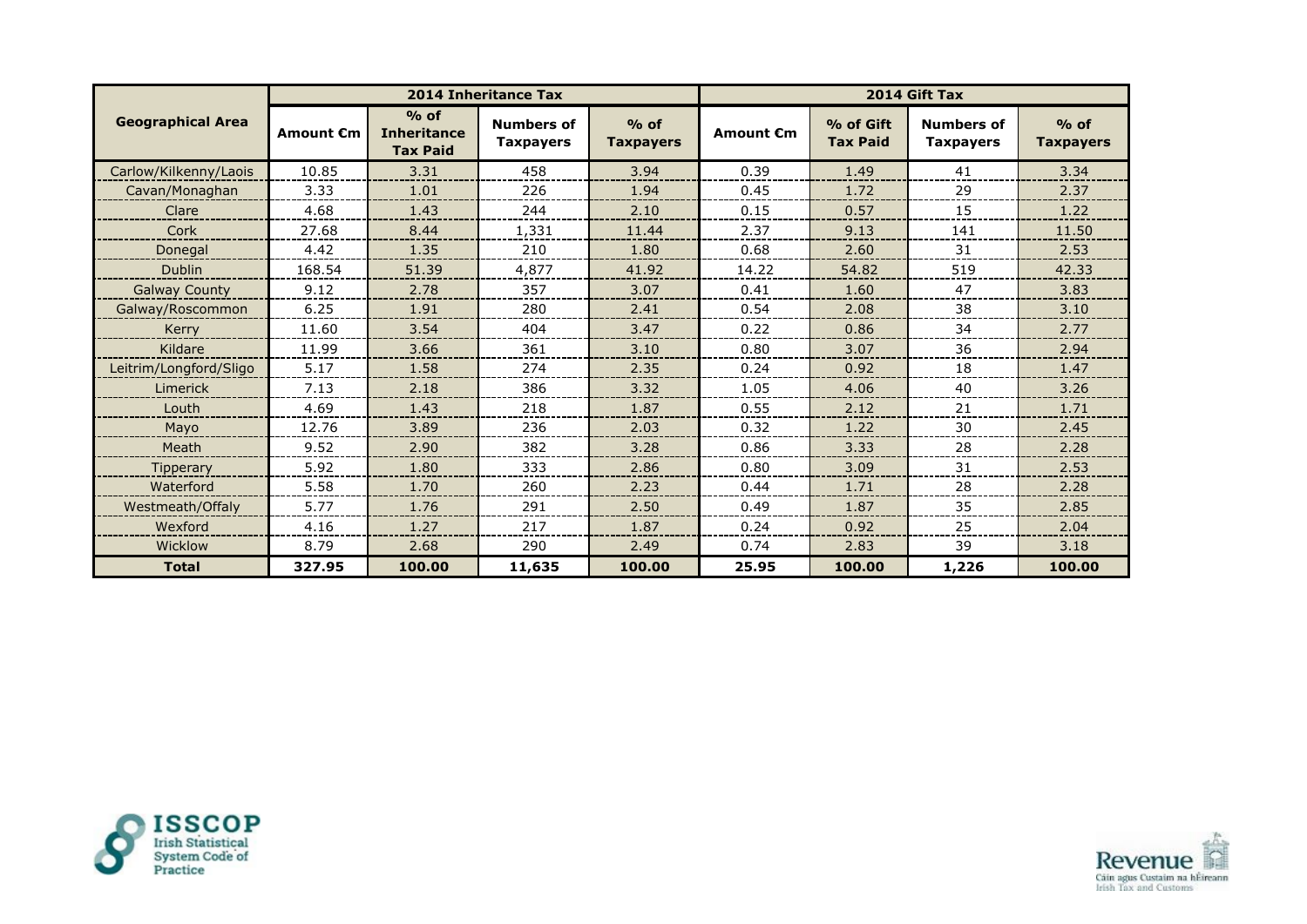|                          |                  |                                                 | <b>2013 Inheritance Tax</b>           |                            |                  |                              | 2013 Gift Tax                         |                            |
|--------------------------|------------------|-------------------------------------------------|---------------------------------------|----------------------------|------------------|------------------------------|---------------------------------------|----------------------------|
| <b>Geographical Area</b> | <b>Amount €m</b> | $%$ of<br><b>Inheritance</b><br><b>Tax Paid</b> | <b>Numbers of</b><br><b>Taxpayers</b> | $%$ of<br><b>Taxpayers</b> | <b>Amount €m</b> | % of Gift<br><b>Tax Paid</b> | <b>Numbers of</b><br><b>Taxpayers</b> | $%$ of<br><b>Taxpayers</b> |
| Carlow/Kilkenny/Laois    | 6.13             | 2.38                                            | 338                                   | 3.33                       | 0.40             | 2.00                         | 44                                    | 3.39                       |
| Cavan/Monaghan           | 3.51             | 1.36                                            | 227                                   | 2.24                       | 0.38             | 1.92                         | 18                                    | 1.39                       |
| Clare                    | 5.44             | 2.11                                            | 277                                   | 2.73                       | 0.10             | 0.48                         | 25                                    | 1.92                       |
| Cork                     | 19.45            | 7.55                                            | 1,082                                 | 10.66                      | 1.70             | 8.62                         | 144                                   | 11.09                      |
| Donegal                  | 4.33             | 1.68                                            | 201                                   | 1.98                       | 0.36             | 1.84                         | 33                                    | 2.54                       |
| <b>Dublin</b>            | 127.41           | 49.47                                           | 4,226                                 | 41.63                      | 10.38            | 52.51                        | 535                                   | 41.19                      |
| <b>Galway County</b>     | 5.57             | 2.16                                            | 277                                   | 2.73                       | 0.27             | 1.38                         | 46                                    | 3.54                       |
| Galway/Roscommon         | 5.30             | 2.06                                            | 225                                   | 2.22                       | 0.32             | 1.62                         | 31                                    | 2.39                       |
| Kerry                    | 8.65             | 3.36                                            | 366                                   | 3.61                       | 0.88             | 4.46                         | 62                                    | 4.77                       |
| Kildare                  | 6.83             | 2.65                                            | 270                                   | 2.66                       | 1.40             | 7.10                         | 39                                    | 3.00                       |
| Leitrim/Longford/Sligo   | 3.58             | 1.39                                            | 220                                   | 2.17                       | 0.16             | 0.79                         | 23                                    | 1.77                       |
| Limerick                 | 14.85            | 5.77                                            | 401                                   | 3.95                       | 0.32             | 1.62                         | 59                                    | 4.54                       |
| Louth                    | 3.32             | 1.29                                            | 174                                   | 1.71                       | 0.50             | 2.55                         | 17                                    | 1.31                       |
| Mayo                     | 3.68             | 1.43                                            | 198                                   | 1.95                       | 0.10             | 0.48                         | 14                                    | 1.08                       |
| Meath                    | 6.58             | 2.55                                            | 286                                   | 2.82                       | 0.56             | 2.81                         | 36                                    | 2.77                       |
| <b>Tipperary</b>         | 7.80             | 3.03                                            | 345                                   | 3.40                       | 0.26             | 1.30                         | 31                                    | 2.39                       |
| Waterford                | 5.14             | 2.00                                            | 224                                   | 2.21                       | 0.53             | 2.69                         | 34                                    | 2.62                       |
| Westmeath/Offaly         | 3.93             | 1.53                                            | 225                                   | 2.22                       | 0.20             | 1.01                         | 34                                    | 2.62                       |
| Wexford                  | 5.97             | 2.32                                            | 244                                   | 2.40                       | 0.33             | 1.69                         | 32                                    | 2.46                       |
| Wicklow                  | 10.04            | 3.90                                            | 346                                   | 3.41                       | 0.62             | 3.12                         | 42                                    | 3.23                       |
| <b>Total</b>             | 257.53           | 100.00                                          | 10,152                                | 100.00                     | 19.77            | 100.00                       | 1,299                                 | 100.00                     |



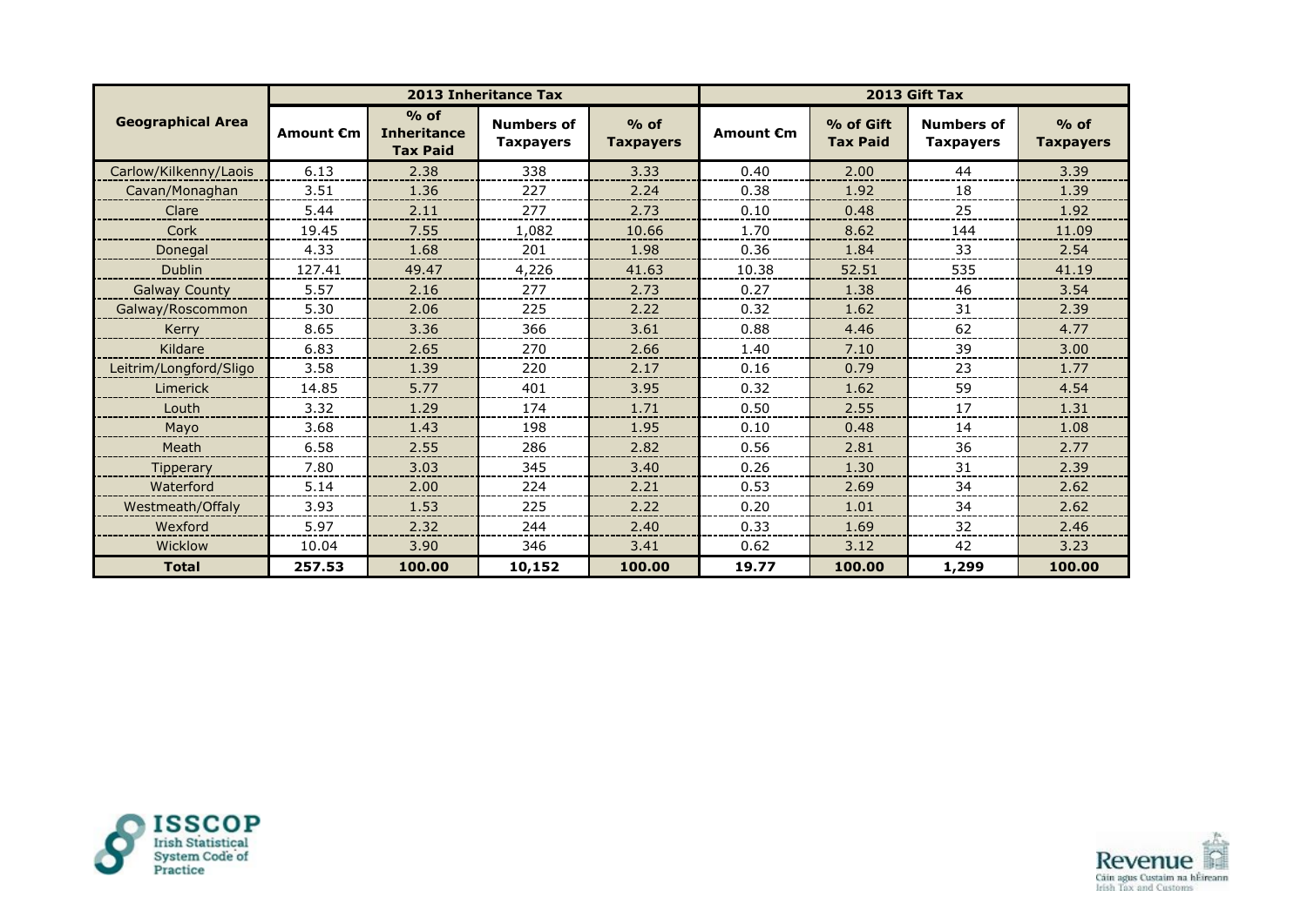|                          |                  |                                                 | <b>2012 Inheritance Tax</b>           |                            |                  |                              | 2012 Gift Tax                         |                            |
|--------------------------|------------------|-------------------------------------------------|---------------------------------------|----------------------------|------------------|------------------------------|---------------------------------------|----------------------------|
| <b>Geographical Area</b> | <b>Amount €m</b> | $%$ of<br><b>Inheritance</b><br><b>Tax Paid</b> | <b>Numbers of</b><br><b>Taxpayers</b> | $%$ of<br><b>Taxpayers</b> | <b>Amount €m</b> | % of Gift<br><b>Tax Paid</b> | <b>Numbers of</b><br><b>Taxpayers</b> | $%$ of<br><b>Taxpayers</b> |
| Carlow/Kilkenny/Laois    | 5.72             | 2.25                                            | 295                                   | 2.95                       | 0.66             | 2.55                         | 54                                    | 3.91                       |
| Cavan/Monaghan           | 3.96             | 1.56                                            | 228                                   | 2.28                       | 0.47             | 1.83                         | 29                                    | 2.10                       |
| Clare                    | 3.11             | 1.22                                            | 204                                   | 2.04                       | 0.27             | 1.05                         | 36                                    | 2.60                       |
| Cork                     | 21.30            | 8.38                                            | 1,086                                 | 10.86                      | 2.22             | 8.58                         | 163                                   | 11.79                      |
| Donegal                  | 4.39             | 1.73                                            | 232                                   | 2.32                       | 0.22             | 0.84                         | 39                                    | 2.82                       |
| <b>Dublin</b>            | 132.30           | 52.03                                           | 4,336                                 | 43.35                      | 10.16            | 39.30                        | 519                                   | 37.55                      |
| <b>Galway County</b>     | 8.29             | 3.26                                            | 347                                   | 3.47                       | 0.92             | 3.56                         | 64                                    | 4.63                       |
| Galway/Roscommon         | 4.95             | 1.95                                            | 268                                   | 2.68                       | 1.90             | 7.36                         | 44                                    | 3.18                       |
| Kerry                    | 5.58             | 2.19                                            | 287                                   | 2.87                       | 0.17             | 0.65                         | 26                                    | 1.88                       |
| Kildare                  | 8.73             | 3.43                                            | 290                                   | 2.90                       | 1.32             | 5.13                         | 44                                    | 3.18                       |
| Leitrim/Longford/Sligo   | 4.73             | 1.86                                            | 259                                   | 2.59                       | 0.09             | 0.34                         | 23                                    | 1.66                       |
| Limerick                 | 6.50             | 2.56                                            | 345                                   | 3.45                       | 0.29             | 1.12                         | 47                                    | 3.40                       |
| Louth                    | 2.53             | 0.99                                            | 136                                   | 1.36                       | 0.54             | 2.09                         | 16                                    | 1.16                       |
| Mayo                     | 5.44             | 2.14                                            | 242                                   | 2.42                       | 0.39             | 1.53                         | 29                                    | 2.10                       |
| Meath                    | 7.57             | 2.98                                            | 263                                   | 2.63                       | 1.77             | 6.87                         | 44                                    | 3.18                       |
| <b>Tipperary</b>         | 4.59             | 1.81                                            | 224                                   | 2.24                       | 1.25             | 4.85                         | 41                                    | 2.97                       |
| Waterford                | 4.15             | 1.63                                            | 218                                   | 2.18                       | 0.58             | 2.25                         | 30                                    | 2.17                       |
| Westmeath/Offaly         | 7.49             | 2.95                                            | 266                                   | 2.66                       | 0.57             | 2.23                         | 40                                    | 2.89                       |
| Wexford                  | 5.95             | 2.34                                            | 212                                   | 2.12                       | 1.13             | 4.38                         | 59                                    | 4.27                       |
| Wicklow                  | 7.02             | 2.76                                            | 265                                   | 2.65                       | 0.91             | 3.52                         | 35                                    | 2.53                       |
| <b>Total</b>             | 254.30           | 100.00                                          | 10,003                                | 100.00                     | 25.83            | 100.00                       | 1,382                                 | 100.00                     |